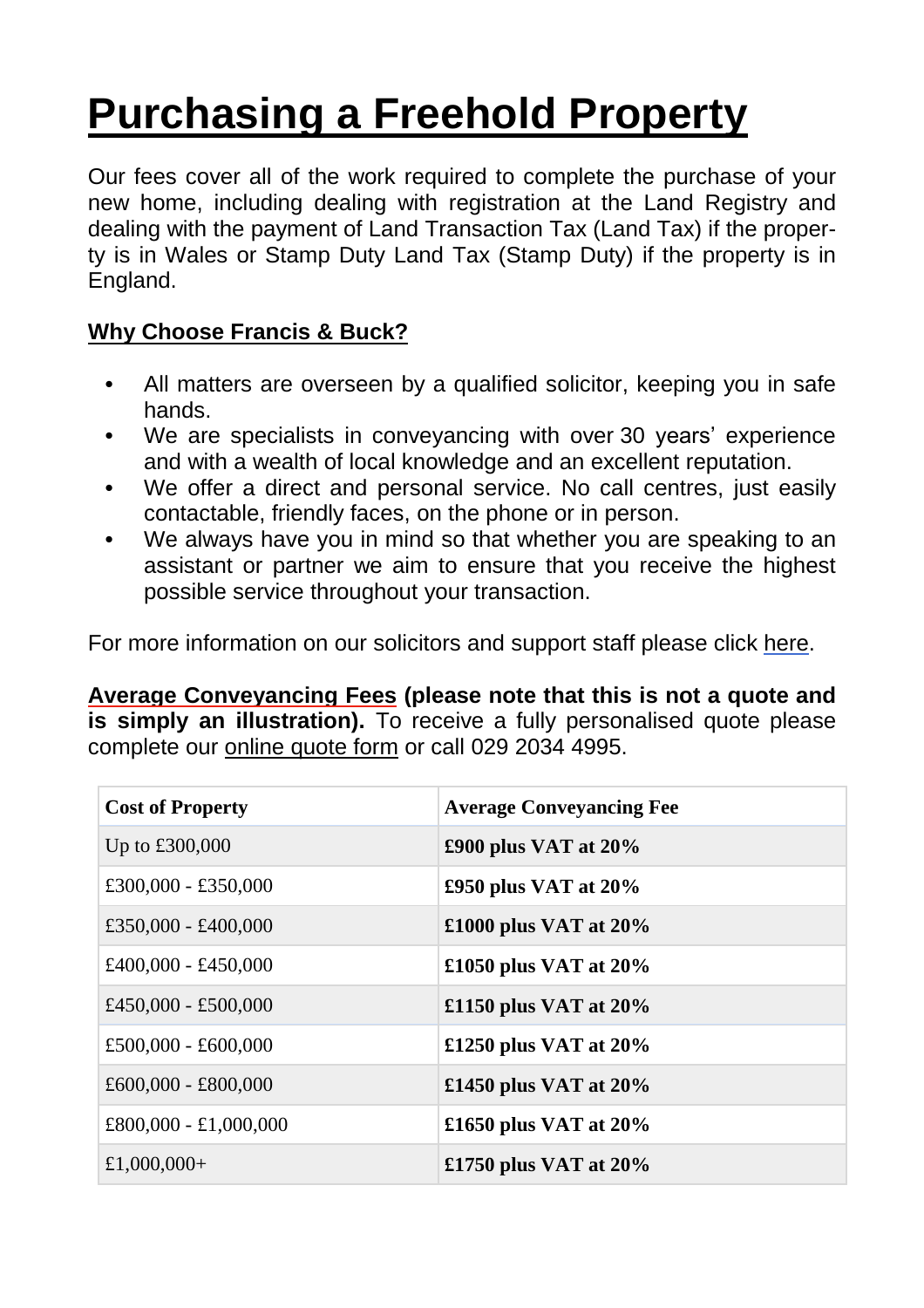# **Breakdown of costs not included in the above:**

- ID Check £25.00 plus VAT at 20% *(if we act for you on a sale and a purchase, we will only charge this once)*
- Lawyer Check
- Stamp Duty/Land Tax Admin Fee £50.00 plus VAT at 20%
- Conveyancing Searches £220.00\* plus VAT at 20% (\*this is an average and could be higher or lower depending on where you are purchasing)
- Obtaining Official Copy of Title Deed £15.00 plus VAT at 20%
- Same-Day Bank Transfer Fee (CHAPS) £35.00 plus VAT at 20%
- Land Registry and Bankruptcy Searches £10.00 plus VAT at 20%
- Contribution to Professional Indemnity Insurance £50.00 plus VAT at 20%

**Subtotal of standard costs not included in our Conveyancing Fee: £345.00 plus VAT at 20% (Please note that this is not a quote but is simply an illustration. To receive a fully personalised quote please complete our [online](http://francisandbuck.co.uk/contact-us/) quote form** *or* **call 029 2034 4995.)**

### **Disbursements/Third Party Costs**

Disbursements are costs related to your matter that are payable to third parties, such as Land Registry fees. We handle the payment of the disbursements on your behalf to ensure a smoother process.

*If required, these costs are not included in our Conveyancing Fee.*

- Land Registry Fee *(average cost, [dependant](https://www.gov.uk/guidance/hm-land-registry-registration-services-fees) on purchase price)*
- Stamp Duty/Land Tax This depends on the purchase price of your property, and whether you own or have an interest in another. You can calculate the amount you will need to pay by by using the [Welsh](https://beta.gov.wales/land-transaction-tax-calculator) Revenue [Authority's](https://beta.gov.wales/land-transaction-tax-calculator) website or the [HMRC's](https://www.tax.service.gov.uk/calculate-stamp-duty-land-tax/%23/intro) website or if the property is located in England.

### **Example of Estimated Total\***

For example, if you are looking to purchase a £495,000 property, **the estimated total** (including required disbursements/third party) would be around: **£16,170 + VAT at 20%.**

\*There are a range of factors that could increase the cost of our service. For example:

*• If legal title is defective or part of the property is unregistered.*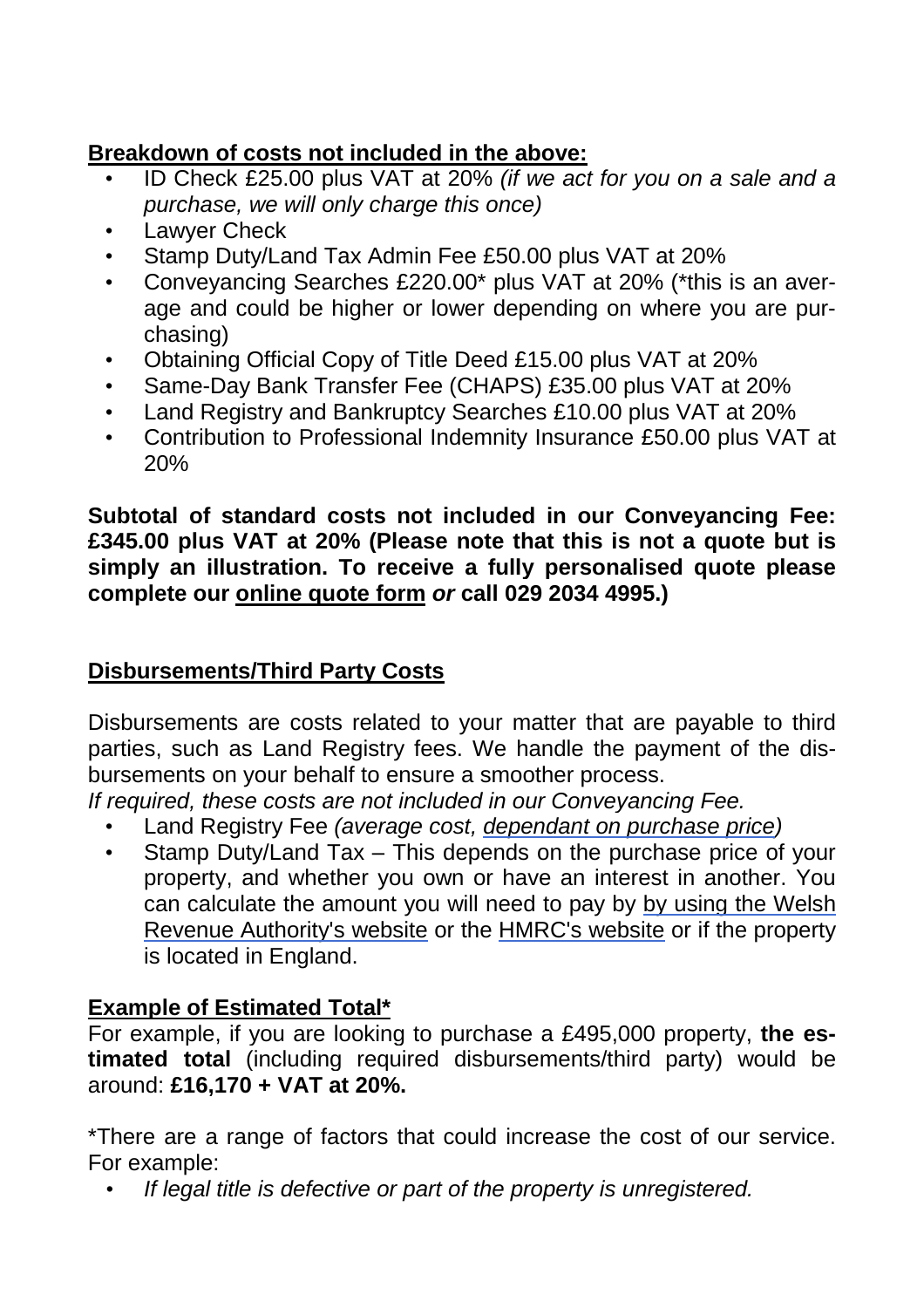- *• If we discover building regulations or planning permission has not been obtained.*
- *• If crucial documents we have requested from you or a third party have not been provided.*
- *• New Build properties / developer engrossment fees*
- *• If we need to obtain Indemnity Insurance Policy (if required) £30 + VAT at 20% (Policy premium paid by client and varies based on purchase price).*
- *• Help to Buy Wales Equity Loan.*
- *For a full list of other possible additional charges please click here*

#### **To receive a fully personalised quote please complete our [online](http://francisandbuck.co.uk/contact-us/) [quote](http://francisandbuck.co.uk/contact-us/) form** *or* **call 029 2034 4995.**

#### **How long will my house purchase take?**

How long it will take from your offer being accepted until you can move in to your house will depend on a number of factors. The average process takes around 8-10 weeks.

It can be quicker or slower, depending on the parties in the chain. For example, if you are a first time buyer, purchasing a new build property with a Help to Buy mortgage in principle, it could take 10-12 weeks.

#### **Key stages of the process**

The precise stages involved in the **purchase of a freehold residential property** vary according to the circumstances. However, below we have suggested some common key stages:

- **1. Take your instructions and send out initial paperwork**
- **2. Check finances are in place to fund purchase and contact lenders if needed**
- **3. Receive and advise on contract documents**
- **4. Carry out searches**
- **5. Obtain further planning documentation if required**
- **6. Make any necessary enquiries of seller's solicitor**
- **7. Give you advice on all documents and information received**
- **8. Go through conditions of mortgage offer with you**
- **9. Advise on joint ownership**
- **10. Send final contract to you for signature**
- **11. Agree completion date (date from which you own the property)**
- **12. Finalise and agree financial statements**
- **13. Exchange contracts**
- **14. Arrange for all monies needed to be received from lender and you**